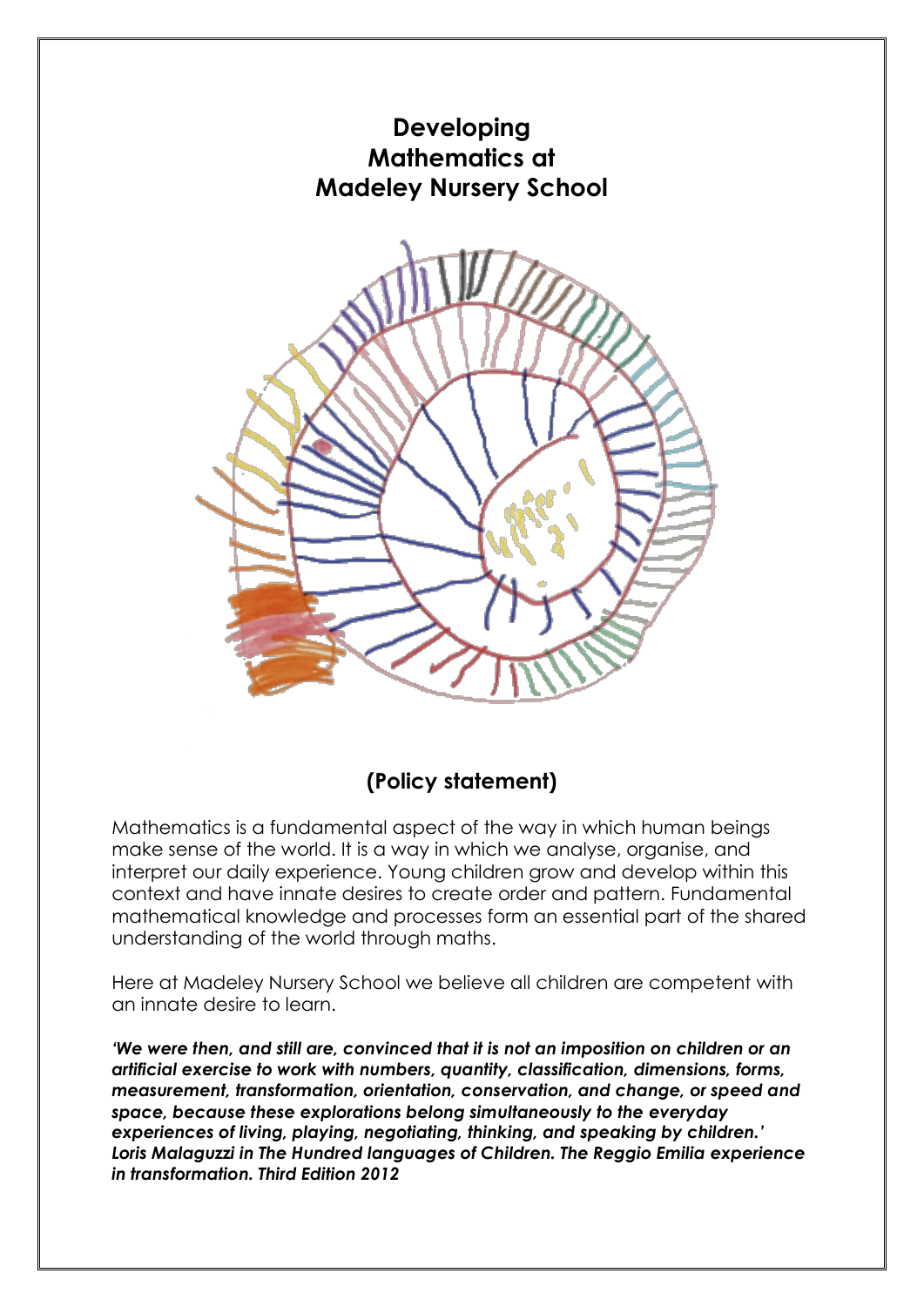*'Mathematics for young children involves developing their own understanding of number, quantity, shape and space. Babies and young children have a natural interest in quantities and spatial relations-they are problem solvers, pattern-spotters and sense- makers from birth' Birth to Five Matters 2021*

We support the view that this curiosity and enjoyment should be nurtured sensitively through their interactions with people and the world around them, drawing on their own interests and cultural experiences.

We aim, through planned activities and spontaneous play, to further stimulate children's interest in Mathematics and build their knowledge so that they are prepared for the fresh challenges and opportunities found in their next level of education.

Effective early mathematics experiences involve practical activities, creating and solving mathematical problems, seeking patterns, engaging with stories, songs, and games.



We believe that we must respond to this innate drive to use mathematics to make sense of the world and offer a rich curricular environment where skills of numbers, shape, space, pattern, and measure are practiced within meaningful contexts that motivate and engage children.

It is essential for young children that the direct teaching of skills and knowledge including early numbers, spatial awareness, shape, space, pattern, and measure, occurs within relevant contexts in a rich and engaging environment.

Working in partnership with parents, we hope to support children on their journey of mathematical development, as they explore many of the concepts, ideas, and theories through everyday meaningful experiences. We aspire for this to support a lifelong interest in mathematics which will play a key role in their daily life, further education, and employment.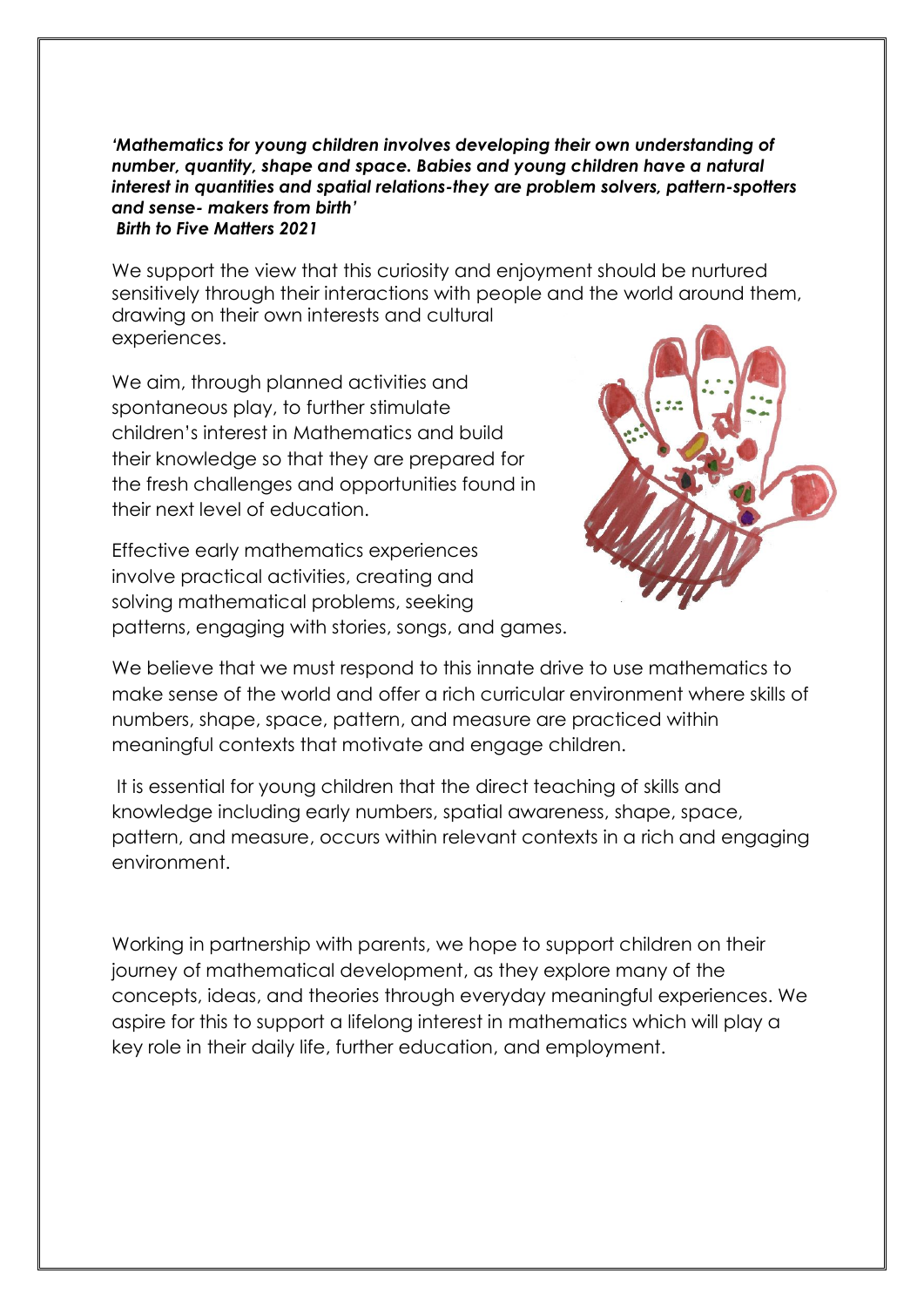

In our provision for and teaching of mathematics we work towards the Early Learning Goals described in the Early Years Foundation Stage 2021. The early learning goals (ELGs) are what is assessed at the end of the reception year and should not be used as a curriculum. The ELG's for mathematics are:

#### *Number ELG*

*Children at the expected level of development will:* 

- *Have a deep understanding of number to 10, including the composition of each number,*
- *Subitise (recognise quantities without counting) up to 5,*
- *Automatically recall (without reference to rhymes, counting or other aids)*

*number bonds up to 5 (including subtraction facts) and some number bonds to 10, including double facts.* 

#### *Numerical Patterns ELG*

*Children at the expected level of development will:* 

- *Verbally count beyond 20, recognising the pattern of the counting system,*
- *Compare quantities up to 10 in different contexts, recognising when one quantity is greater than, less than or the same as the other quantity,*
- *Explore and represent patterns within numbers up to 10, including evens and odds, double facts and how quantities can be distributed equally.*

The direct teaching of mathematics within our nursery is based on the Montessori approach to mathematical learning. This embodies our long held and central philosophy that young children learn best when given the opportunity to be independent and self-motivated learners, free to pursue interests and consolidate learning over several days. Equal importance is placed on learning through planned adult-led activities and child-initiated learning which arises from a rich, stimulating, and accessible environment.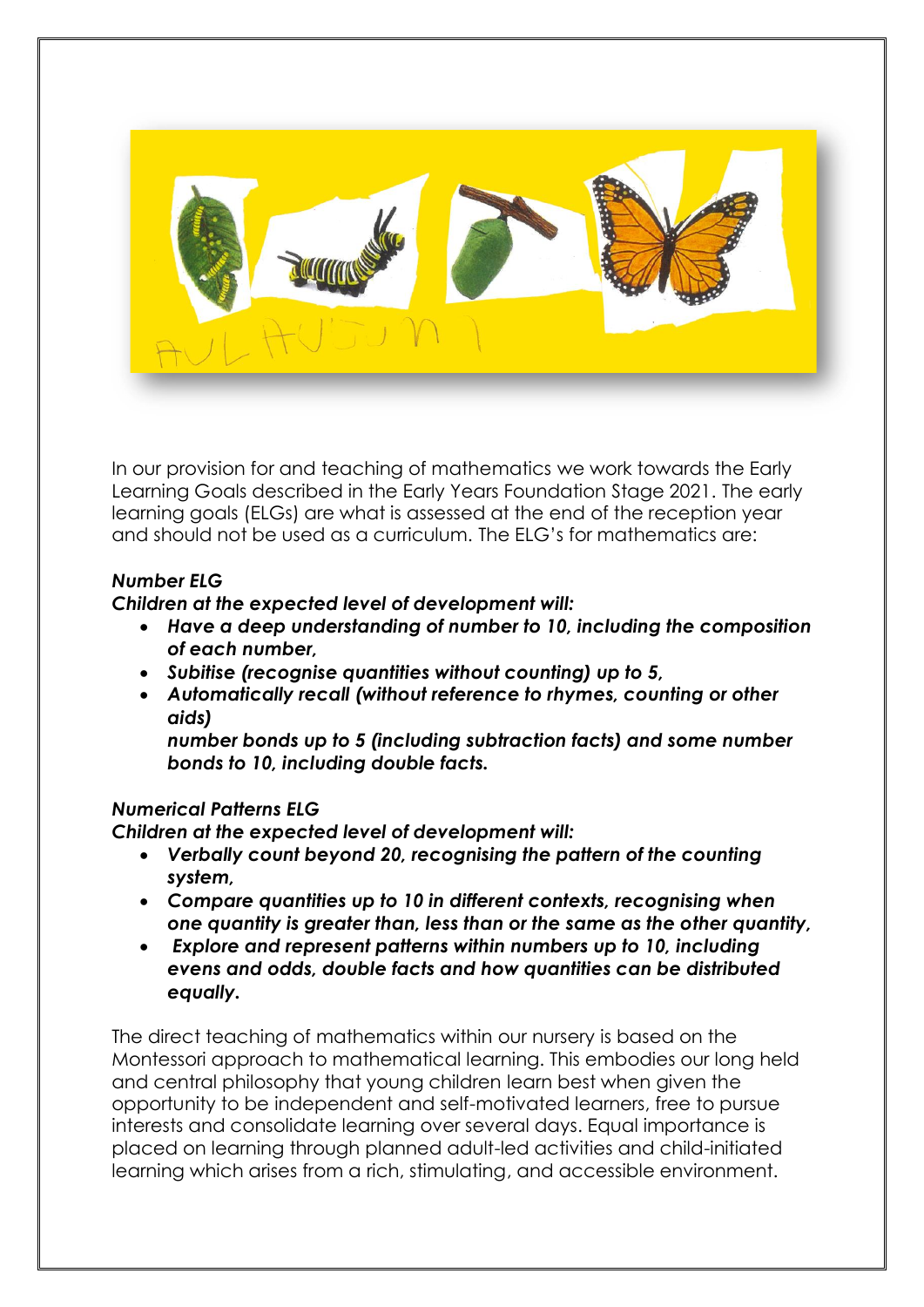The Montessori approach helps children develop the concepts of number using specialised Montessori resources.

# **Number**

## **Fixed quantity**

[The children are introduced to](http://www.google.co.uk/url?sa=i&rct=j&q=&esrc=s&frm=1&source=images&cd=&cad=rja&uact=8&ved=0CAcQjRxqFQoTCLOZ1qO7y8cCFcW2GgodoqcCww&url=http://orlandomontessoritraining.com/academic-phase.html&ei=tingVbNmxe1qos-KmAw&psig=AFQjCNGThTmviXCNoda0IVN1-mVCLvmu9A&ust=1440840434500437) the concept of number using specific Montessori



number rod. They can experience the qualities of each number and to learn their respective names. The rods show that each number is represented by a single object, as a whole, separate from others. When the child see's the number 5 rod they appreciate the quantity of 5 as a fixed quantity rather than a collection of 5 individual objects which appear as 1+1+1+1+1 to the child.

## **Loose Symbol**

The next stage is to introduce the children to the sandpaper



number symbols and to correspond the number symbol to the number rods. Along with other additional activities the child begins to build up the concept of number and the symbols used to represent the number.





# **Fixed Symbol and loose quantity**



'The Spindle Box' - the child is

introduced to the section wooden box where the number symbols are in their numerical order. The child removes the spindles from the box then replaces the correct number of rods in each section to match the number symbol. These Montessori resources have a 'control' of error so the child will know at the end of the [ex](http://www.google.co.uk/url?sa=i&rct=j&q=&esrc=s&frm=1&source=images&cd=&cad=rja&uact=8&ved=0CAcQjRxqFQoTCPn4tq3By8cCFQZXFAodtLQCKg&url=http://www.pathstoliteracy.org/strategies/beginning-math-literacy&ei=FTDgVbmaBYauUbTpitAC&psig=AFQjCNFZJ4ltVkBcRse7o2HhIyHKlOLyvw&ust=1440840565731444)ercise if they have completed the activity

successfully. This activity also introduces the child to the concept of '0'zero.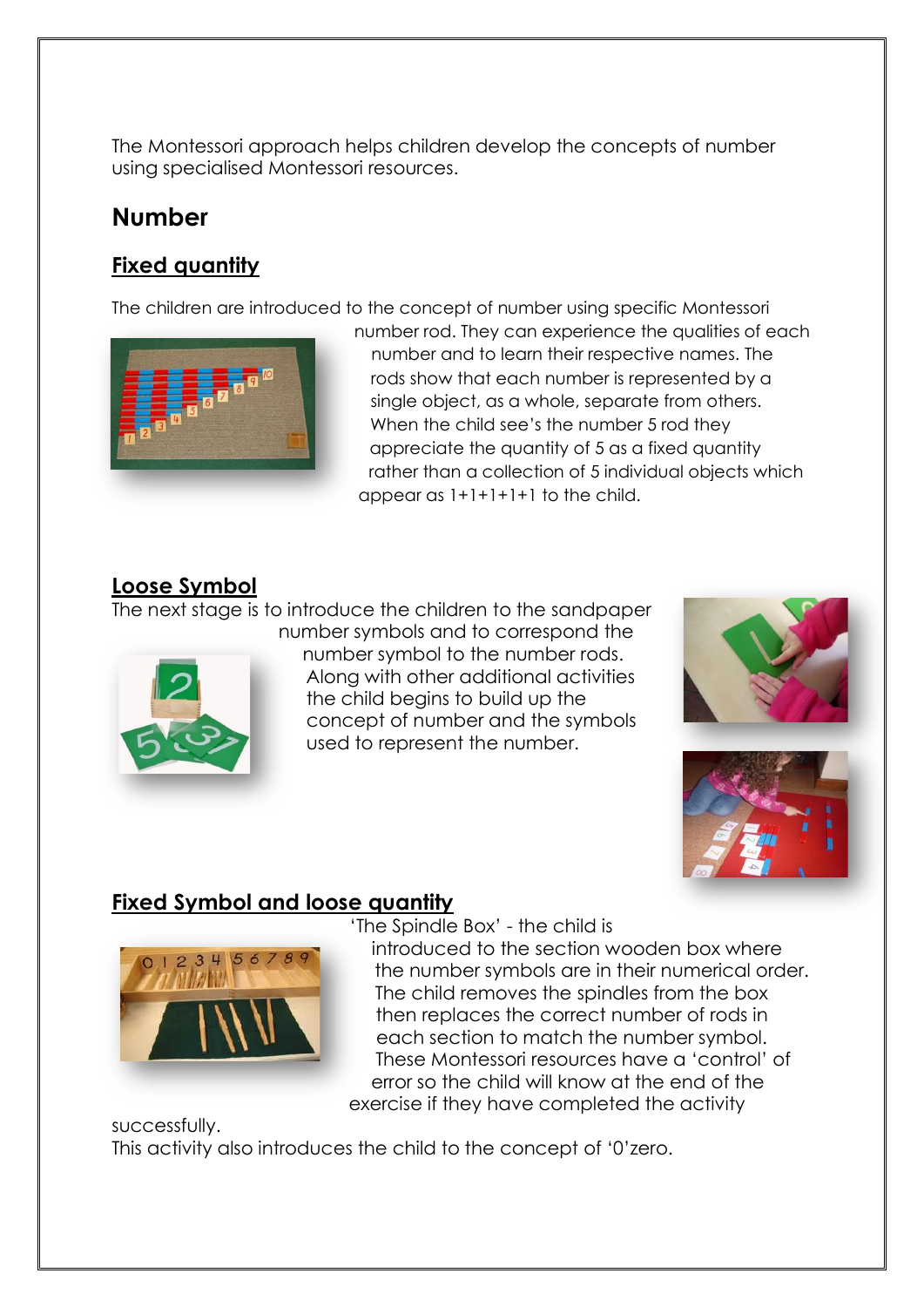#### **[Loose quantity and lo](http://www.google.co.uk/url?sa=i&rct=j&q=&esrc=s&frm=1&source=images&cd=&cad=rja&uact=8&ved=0CAcQjRxqFQoTCOzqu_-EzMcCFcKyFAodnmgMpw&url=http://www.montessorichild.com.au/products/cards-and-counters&ei=AnfgVezhEsLlUp7RsbgK&psig=AFQjCNFAU53BrE5Xr5ETHZNuOn_XQKPw3Q&ust=1440842444156321)ose symbol**



 During this stage, the child chooses the number symbol to create a number line and uses the counters to arrange the value of the number. The arrangement of the counters is built up of 2 lines. This introduces the concept of odd and even numbers and helps the child begin to visualise the concept of division within a practical task.



Through investigation and inquiry and planned and spontaneous play opportunities children will have the opportunity to:

- Count and develop numeracy skills
- Recognise and write numbers
- Develop mathematical strategies and problem solve
- Develop an understanding of shape and space
- Explore time, weight, size, and capacity and develop early understanding of the ways in which these can be measured.
- Develop an understanding of and use mathematical language
- Gain an understanding of early algebra and pattern in Maths through patterning and creating repeating sequences.

### **Role of Educator**

- Staff support children's learning through planned activities but also value and support self-initiated mathematical learning.
- Appropriate scaffolding and challenge are provided by all staff to support and extend children's learning.
- Staff model a rich mathematical vocabulary and use practical situations as they arise as problem solving exercises.
- Children who use a means of communication other than spoken English are supported in developing an understanding of mathematical language and concepts, through use of their home language and Makaton signing etc.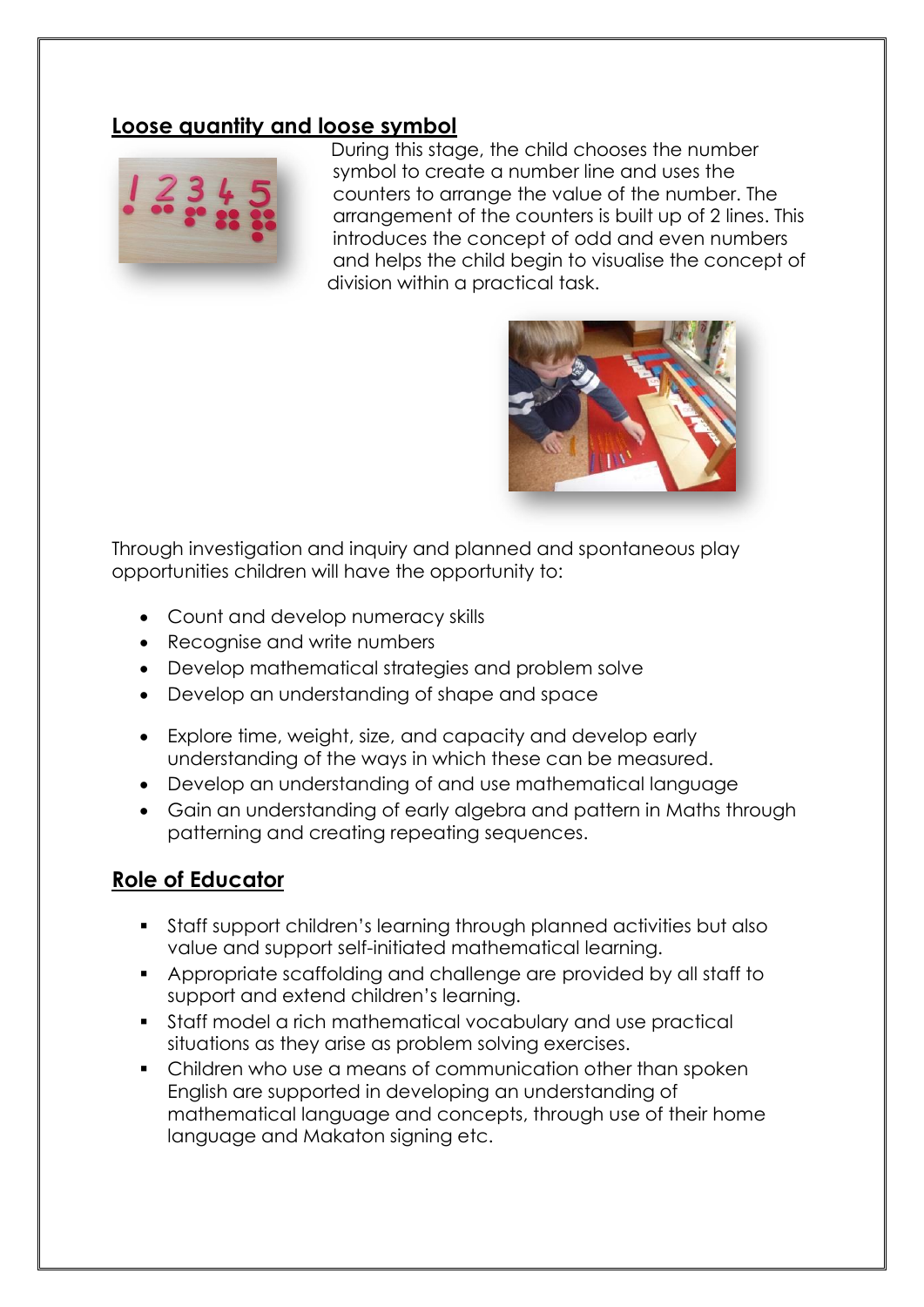- Staff understand that some mathematical concepts, such as counting with 1:1 correspondence, are acquired slowly and many different methods may be used.
- Adult encouragement and the provision of opportunities to practise these skills throughout the nursery will ensure that they are eventually firmly embedded and provide a secure foundation for future learning.
- Differentiated activities meet the needs of children of different abilities and learning styles – for example number action songs to meet the needs of more physical or kinaesthetic learners.
- Careful observation and monitoring processes enable staff to monitor children's progress, and that of groups of children, and plan for the next stage in their learning.

### **Learning Environment**

There are opportunities for children to use and develop their maths skills throughout the nursery (both inside and outside) – through both planned activities and the self-selection of accessible resources.

Children are just as likely to access the mathematics curriculum through cooking activities in the kitchen, building activities in the construction area, planting in the garden exploration with loose parts on the light box etc.







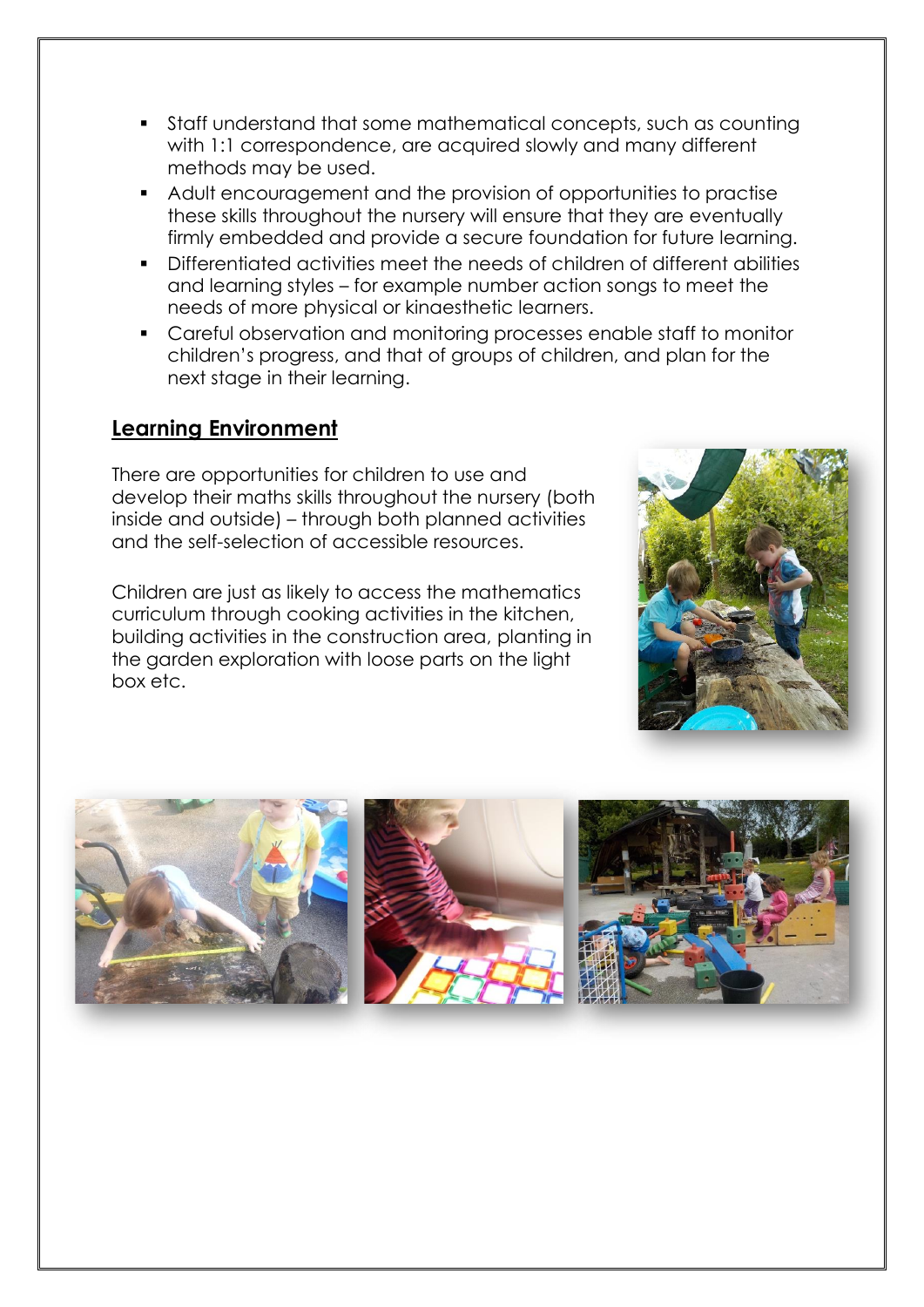Whenever possible, children's interests are used as a vehicle for delivering the curriculum, for instance an interest in dinosaurs may give rise to sorting, counting, and recording the number of dinosaurs in small world play.

Children become immersed in space and shape from the moment they step into nursery. Almost immediately children encounter shapes in many forms and will engage with these resources in meaningful and purposeful contexts allowing them opportunities to interact, explore and discover the properties of 2 D and 3 D shapes.

Measurement is explored through many contexts, for example as the children search for the size of wellingtons they need to play in the rain, or asking when it is snack time to measuring sticks to build a 'bird ladder'

We are a researching school with a creative, ecological curriculum that promotes collaboration and active participation from everyone in the school community.

Our aims for the school are to create a vibrant, friendly school community for all, that engenders delight and enthusiasm in learning.

Learning is primarily developed through research projects focused on the local environment, that evolve from children's interests and observations by the staff. Nature and natural subjects are inherently inter-relational. Nature based subjects are underpinned by mathematics patterns and provide rich contexts for mathematical learning. The children see the patterns, structures, tonalities, and aesthetics of these relationships and then use them to create and elaborate ideas.

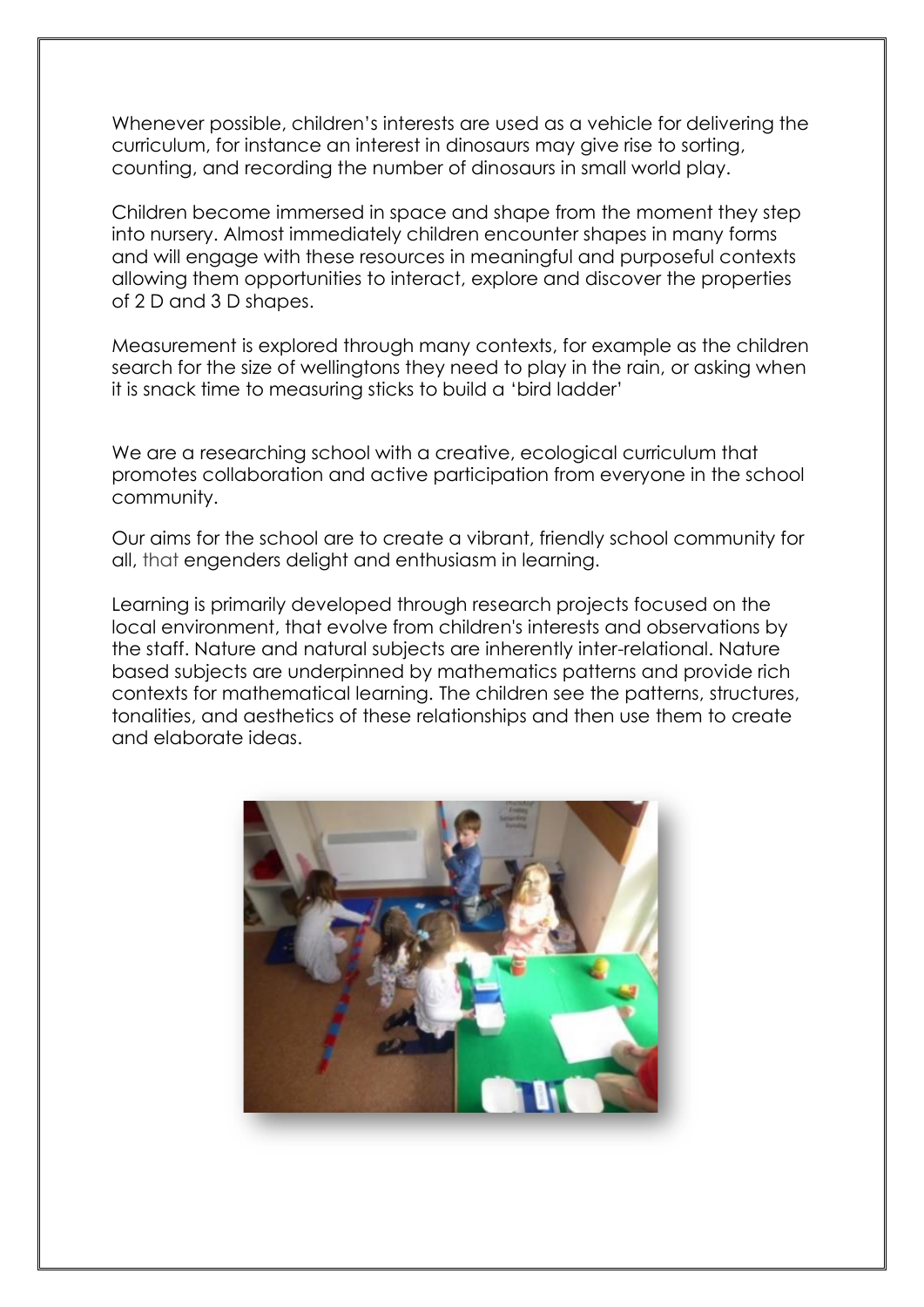#### **In teaching mathematics, we promote the school values, dispositions, and attitudes.**

- **Prosocial behaviours** of sharing (dividing up or bestowing), helping (acts of kindness, rescuing, removing distress), and cooperation (working together to reach a goal) showing sympathy, showing positive verbal and physical contact, showing concern, taking the perspective of another person, cooperating and social problem-solving that enable children to be in dynamic interactions with other children and adults.
- **Self-regulation** which is the ability to monitor and control our own behaviour, emotions, or thoughts, altering them in accordance with the demands of the situation.
- **Collaboration** that is crucial to successful, independent learning. Through effective collaboration we begin to understand the importance of being reflective, of cooperation, of taking turns, of respecting difference and diversity, of friendship, of being fair, of sensitive listening, active discussion, and of unity.
- **Resilience and perseverance** to be determined to succeed, setting a goal, and sticking to it. We aim to foster a willingness to take risks and an acceptance of failure. We take positives from all that we do and learn from our mistakes. We are responsible for our own learning and develop high selfesteem.
- **Equality** incorporates aspects of tolerance, inclusion, and diversity. We expect children to have an awareness of the wider world, to celebrate difference and respect the rights of all individuals, both in the school community and beyond.
- **Compassion** is about kindness and concern, about friendship and love, about communicating effectively and understanding the needs of others. Through our focus on this value we expect to develop thoughtful, considerate children who are empathetic, respectful, and kind.
- **Creativity and innovation** are the values through which we hope to inspire children to appreciate their uniqueness, to be imaginative and inquisitive. We aim to nurture originality and dynamism in meaning-making.
- **Critical thinking** using purposeful judgment which results in interpretation, analysis, evaluation, and inference and include qualities, concepts, and processes such as creativity, imagination, discovery, reflection, empathy, connecting knowing, subjectivity, ambiguity, and inconclusiveness.
- **Confidence** to explore as active learners and to be adventurous, curious, and confident to take risks when experiencing new things. Exploring the world will help to develop curiosity and respect for nature and a love for the outdoors.
- **Effective communication** that enables children to express themselves, listen and respond to the ideas and proposals of others. Independence and selforganisation to be able to work with other children, not always seeking or needing the affirmation or direction of adults.